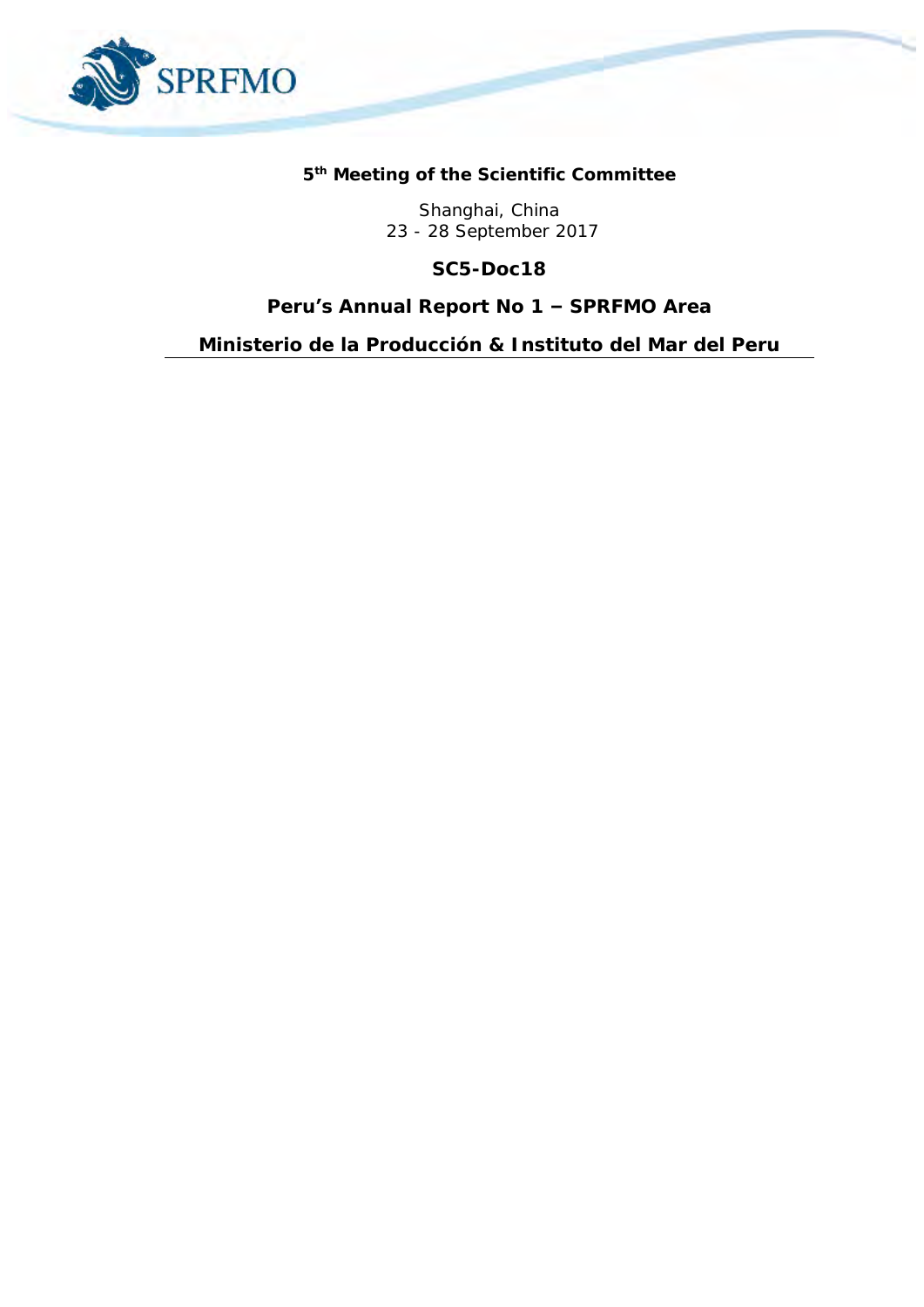



**South Pacific Regional Fisheries Management Organisation 5 th Meeting of the Scientific Committee Shanghai, China, 23 - 28 September 2017** 

**Peru National Report N<sup>o</sup> 1** 

# **PERU**

# **REPORT ON THE FISHING ACTIVITIES OF THE PERUVIAN FLEET IN THE AREA OF APLICCATION OF THE CONVENTION ON THE CONSERVATION AND MANAGEMENT OF HIGH SEAS FISHERY RESOURCES IN THE SOUTH PACIFIC OCEAN, PERIOD JANUARY 2016 – JULY 2017**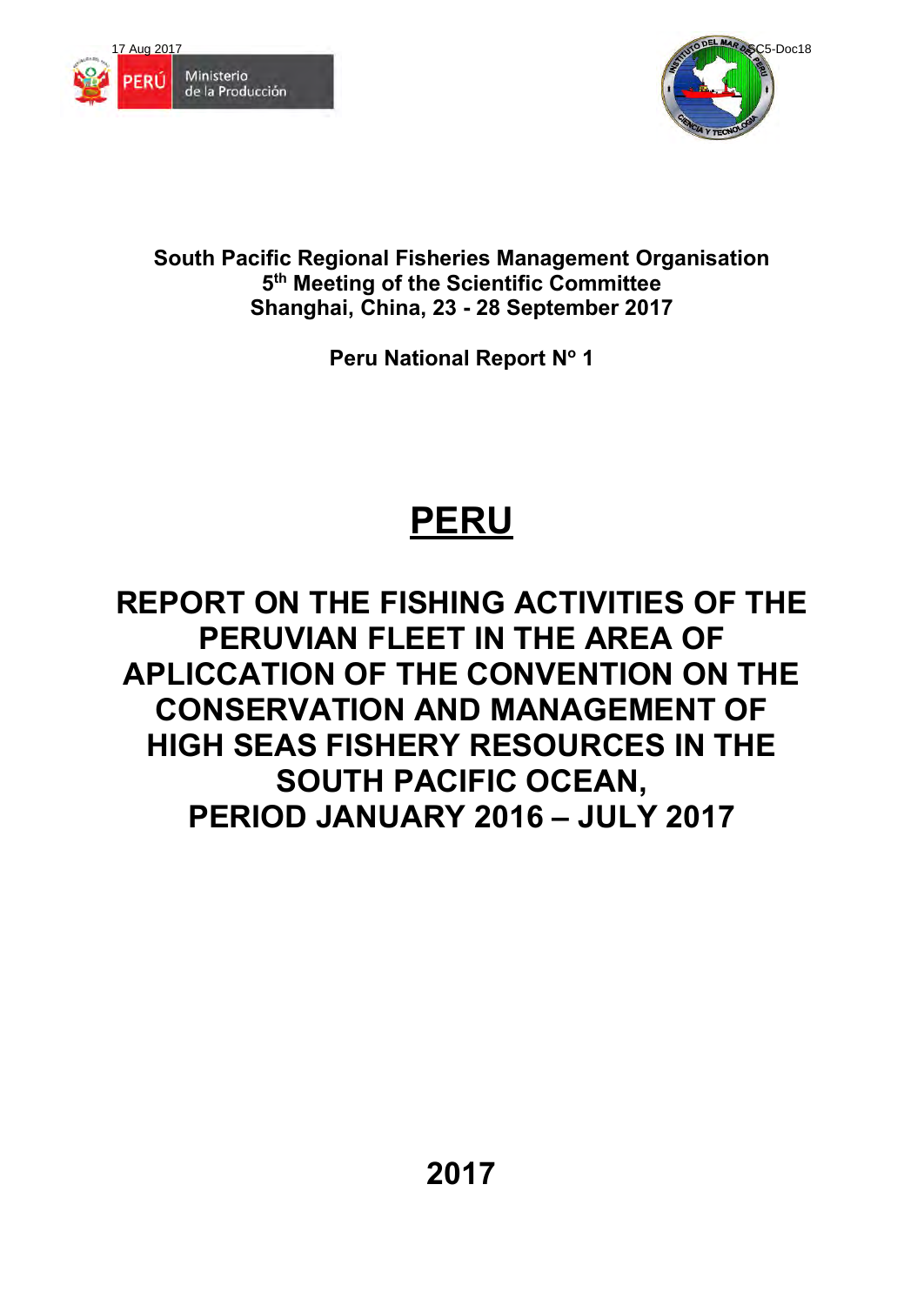#### **SUMMARY**

None of the 98 Peruvian vessels registered and authorized to fish within the SPRFMO Convention area participated in the jack mackerel (*Trachurus murphyi*) fishery in the Convention area during 2016 or the first part of 2017 and there are there are no jack mackerel fishing activities or jack mackerel catches to report for this period. A limited catch of 1122.31 t of chub mackerel (*Scomber japonicus*) was taken in the SPRFMO Convention area off Peru during a short 5-day period between 12 and 16 October 2016 by 5 Peruvian vessels with holding capacities between 450 and 600  $\mathrm{m}^{3}$  that were part of a large local industrial purse seine fleet participating in a typically more coastal chub mackerel fishery. The sizes of chub mackerel caught in the Convention area were between 22 and 32 cm (fork length) with modal size in 28 cm.

# **INDEX**

#### **1. DESCRIPTION OF THE FISHERY**

1.1. Structure of the fleet and annual catches

# **2. CATCH, EFFORT AND CPUE IN THE JACK MACKEREL FISHERY**

- 2.1. Catch trends
- 2.2. Fishing effort trends

#### **3. BIOLOGICAL INFORMATION**

3.1. Chub mackerel catches during October 2016

# **4. RESEARCH ACTIVITIES AND DATA COLLECTION (Observations on board and sampling program)**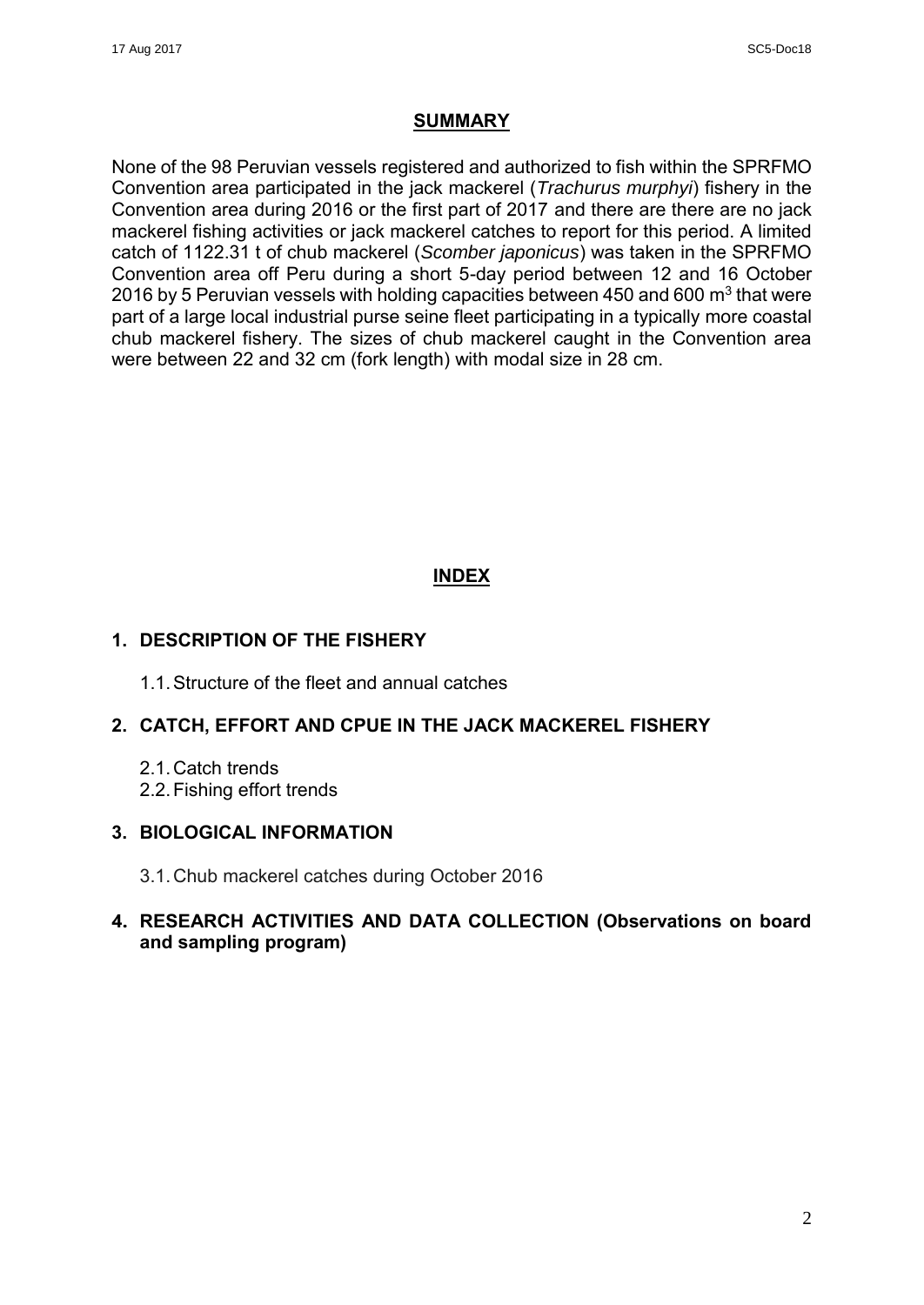# **1. DESCRIPTION OF THE FISHERY**

#### **1.1 Structure of the fleet and annual catches**

The Peruvian fleet registered and authorized to fish within the area of application of the Convention on the Conservation and Management of High Seas Fishery Resources in the South Pacific Ocean (SPRFMO Convention) is comprised of 98 fishing vessels, including 89 purse seiners with an average holding capacity of 505 m $^3$ , 4 trawlers with an average holding capacity of 3535 m $^3$  and 5 multipurpose vessels (purse seine/trawler) with an average holding capacity of 1786  $\textsf{m}^{3}$  (Table 1).

**Table 1. Peruvian fleet registered and authorized to fish within the SPRFMO Convention area** 

| Number of | Types of fishing gear | <b>Total holding</b> | <b>Average holding</b> |
|-----------|-----------------------|----------------------|------------------------|
| vessels   |                       | capacity $(m^3)$     | capacity $(m^3)$       |
| 89        | Purse seine           | 44 976               | 505                    |
| 4         | Trawl                 | 14 139               | 3 5 3 5                |
| 5         | Purse seine/trawl     | 8929                 | 1786                   |

None of the 98 registered vessels were specifically authorized or set sail to participate in the jack mackerel (*Trachurus murphyi*) fishery in the SPRFMO Convention area during 2016 or the first part of 2017 and for this period there are no jack mackerel directed fishing activities and no jack mackerel catches to report (Table 2). Figure 1 shows the annual catches of jack mackerel by the Peruvian fleet in the SPRFMO Convention area since 2009. A maximum annual catch of 40 516 t was obtained in 2010 and no catches (0 t) have been obtained between 2015 and 2017.

#### **Table 2. Peruvian fleet that operated in the jack mackerel fishery in the SPRFMO area during the period January 2016 - July 2017**

| Year    | <b>Number</b><br>OI<br>vessels | <b>Types of fishing</b><br>dear | <b>Total holding</b><br>capacity<br>$\rm (m^3)$ | Average<br>holding<br>capacity $(m^3)$ | <b>Jack</b><br>mackerel<br>catch (t) |
|---------|--------------------------------|---------------------------------|-------------------------------------------------|----------------------------------------|--------------------------------------|
| 2016    |                                | n/a                             | n/a                                             | n/a                                    |                                      |
| $2017*$ |                                | n/a                             | n/a                                             | n/a                                    |                                      |

\* January-July only



**Figure 1. Annual Peruvian catches of jack mackerel in the SPRFMO Convention area, years 2009 to 2017 (to July).**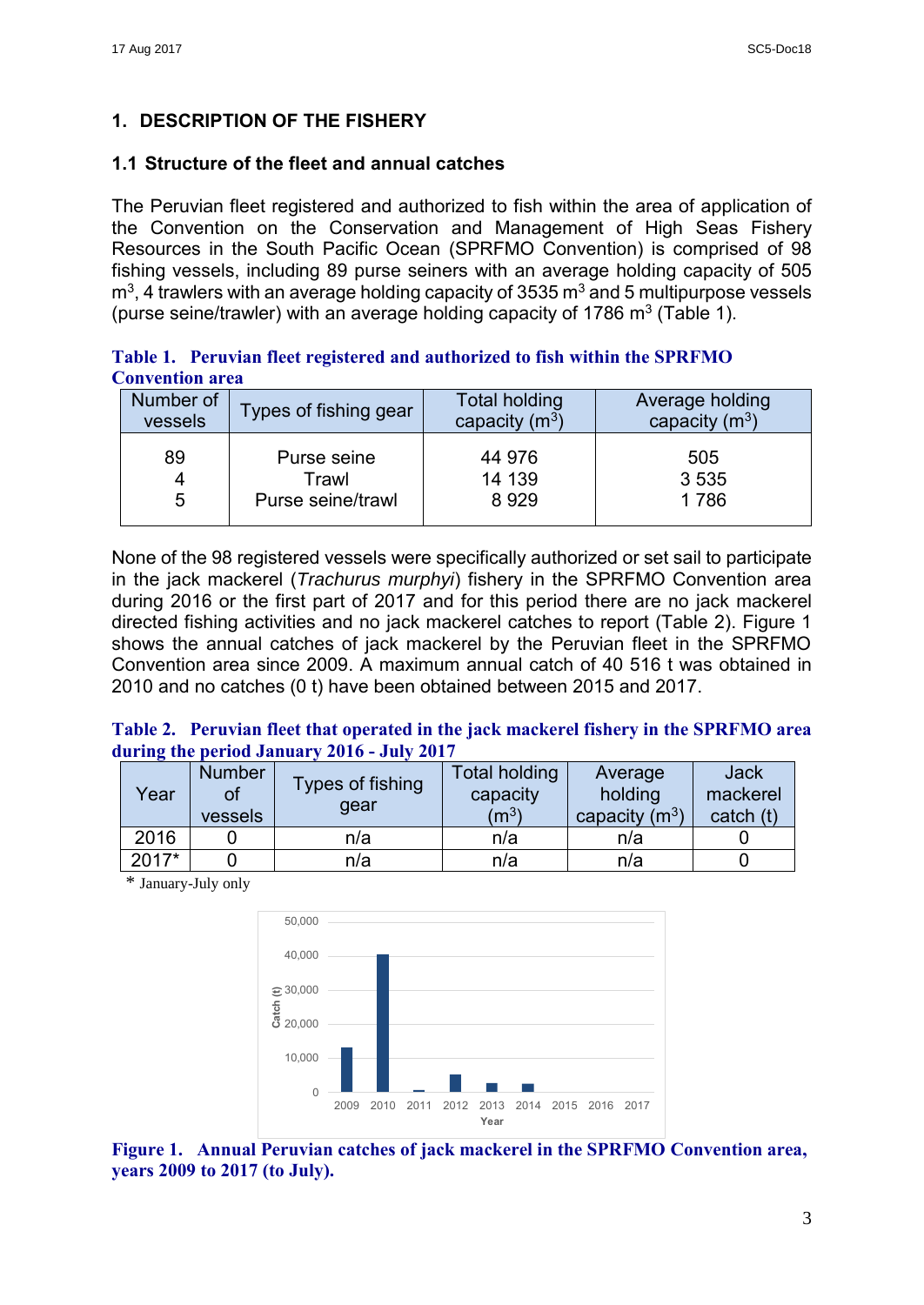It is noted that in this period there was also a limited catch of 1122.31 t of chub mackerel (*Scomber japonicus*) in the SPRFMO Convention area, which resulted from the temporary and inadvertent dislocation of 5 of the more than 100 local industrial purse seine vessels participating in a more coastal chub mackerel fishery typically taking place entirely within Peruvian jurisdictional waters. The vessels involved were timely notified and proper steps were taken by the Ministry of Production (PRODUCE) to ensure that further fishing activities in the Convention area were in line with applicable SPRFMO adopted conservation and management measures. Further information about these chub mackerel catches are provided in section 3 below.

# **2 CATCH, EFFORT AND CPUE IN THE JACK MACKEREL FISHERY**

# **2.1 Catch trends**

Figure 2 shows the monthly trend in catches of jack mackerel by the Peruvian fleet in the SPRFMO Convention area since 2012. As noted, no catches were made in 2015, 2016 and 2017.



**Figure 2. Jack mackerel monthly catches by the Peruvian fleet in the SPRFMO Convention area, 2012 – 2017**

# **2.2 Fishing effort trends**

Figure 3 shows the trend of the fishing effort directed to jack mackerel exerted by the Peruvian fleet in the SPRFMO Convention area since 2012. As noted, the number of vessels and holding capacity has been highly variable, with 6 vessels in 2012, 1 vessel in 2013, 5 vessels in 2014 and 0 vessels (no fishing effort exerted) in 2015, 2016 and 2017. Therefore, there are no cpue estimates available for the last three years.



**Figure 3. Total holding capacity and number of vessels in the Peruvian fleet that operated in the jack mackerel fishery in the SPRFMO area, by year 2012–2017**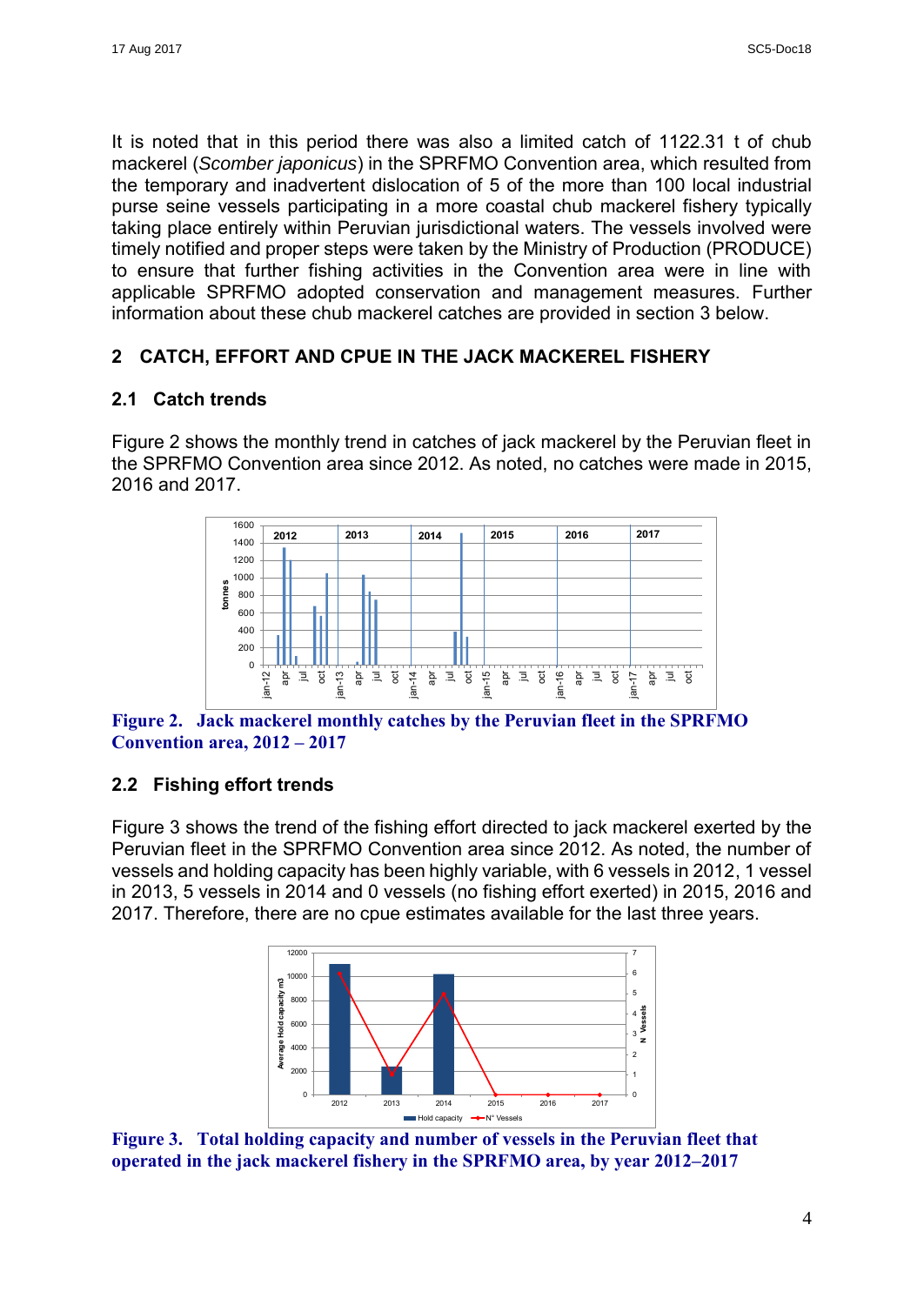# **3 BIOLOGICAL INFORMATION**

### **3.1 Chub mackerel catches during October 2016**

The reported chub mackerel catch of 1122.31 t was taken during a short 5-day period between 12 and 16 October 2016 by 5 vessels with holding capacities between 450 and 600  $\mathrm{m}^{3}$  that were part of a large local industrial purse seine fleet participating in a typically more coastal chub mackerel fishery. A total of 14 purse seine hauls were made at between 200 and 220 miles from the coast in a general area between 07°50'S - 08°00'S and 84°00'W - 84°15'W in relatively warm water masses, with sea surface temperatures between 20° and 21°C (Figure 4). The main cpue estimated indices for this restricted area and time-frame are 80.2 t/haul and 224.5 t/trip. The records and samplings of these catches indicate that 100% of these catches were chub mackerel with sizes between 22 and 32 cm (fork length) and main mode in 28 cm.

There are indications that while following the main concentrations of chub mackerel between August and October 2016 the fleet gradually moved off-shore and this caused 5 vessels to inadvertently exit the Peruvian 200 miles. This general off-shore displacement of the main fishing areas of chub mackerel between August and October 2016 followed by an in-shore move in November is shown in Figure 5. There was no fishing for chub mackerel by the industrial fleet in December 2016 since the whole fleet switched gears and strategy to participate in the anchoveta (*Engraulis ringens*) fishery that opened in December.



**Figure 4. Fishing areas of chub mackerel in the SPRFMO Convention area during the period 12 – 16 October 2016 and observed sea surface temperature (°C)**